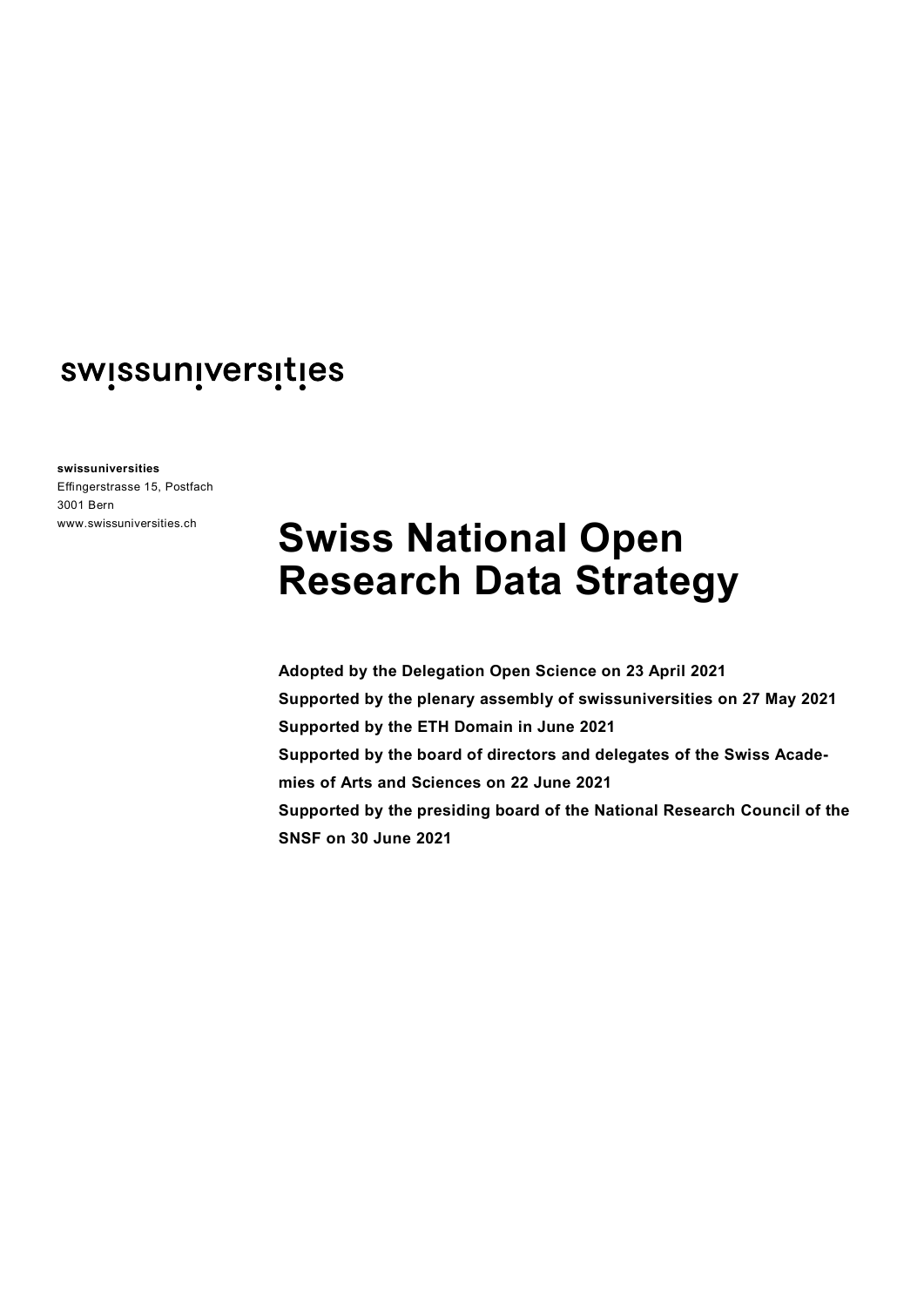The original document was drafted in English and was translated into German, French and Italian.

| Legal notice       |                                                                                                                                                                                                                                                                                                                                                                                                                                                                                                             |  |  |  |
|--------------------|-------------------------------------------------------------------------------------------------------------------------------------------------------------------------------------------------------------------------------------------------------------------------------------------------------------------------------------------------------------------------------------------------------------------------------------------------------------------------------------------------------------|--|--|--|
| Commissioned<br>by | State Secretariat for Education Research and Innovation (SERI)                                                                                                                                                                                                                                                                                                                                                                                                                                              |  |  |  |
| Project leader     | Jean-Marc Piveteau<br>President of the Delegation Open Science of swissuniversities (DelOS)                                                                                                                                                                                                                                                                                                                                                                                                                 |  |  |  |
| Version            | Adopted by DelOS on 23 April 2021                                                                                                                                                                                                                                                                                                                                                                                                                                                                           |  |  |  |
| Authors            | DelOS: Jean-Marc Piveteau (President DelOS, ZHAW), Christian<br>Schwarzenegger (Vice-president DelOS, UZH), Katrin Milzow (SNSF),<br>Gilles Dubochet (EPFL), Beat Immenhauser (Swiss Academies of Arts<br>and Sciences);<br>ORD project group: Isabel Bolliger (co-president project group, SNSF),<br>Martin Jaekel (co-president project group, ZHAW), Silke Bellanger (Uni-<br>versität Basel), Christine Choirat (EPFL/SDSC), Christian Lovis (UNIGE,<br>HUG), Henry Lütcke (ETHZ), Mark Robinson (UZH); |  |  |  |
|                    | swissuniversities general secretariat: Martina Weiss, Axel Marion, Rahel                                                                                                                                                                                                                                                                                                                                                                                                                                    |  |  |  |
|                    | Imobersteg, Ariane Studer, Patrick Furrer, Marc Aeby.                                                                                                                                                                                                                                                                                                                                                                                                                                                       |  |  |  |

**Legal notice**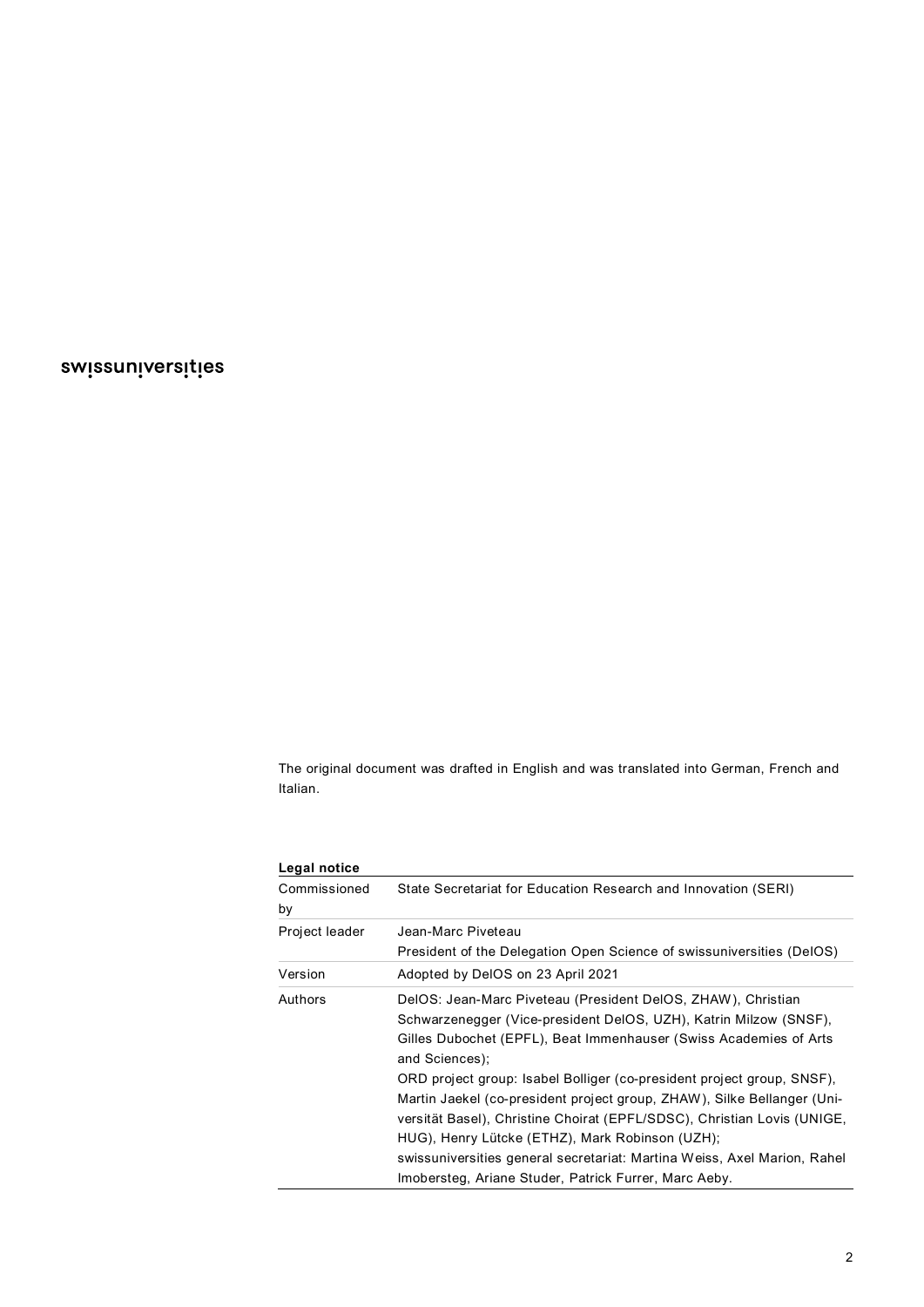## **Table of Contents**

| $\mathbf{1}$ |                                                        | Introduction                                                                     |                |  |
|--------------|--------------------------------------------------------|----------------------------------------------------------------------------------|----------------|--|
|              | 1.1                                                    | Mandate                                                                          | 4              |  |
|              |                                                        | 1.2 Scope of the Open Research Data Strategy                                     | 4              |  |
| 2            | Vision and context of the Open Research Data Strategy  |                                                                                  | 4              |  |
| 3            | Guiding principles for the Open Research Data Strategy |                                                                                  | 6              |  |
|              | 3.1                                                    | <b>FAIR</b> principles                                                           | 6              |  |
|              | 3.2                                                    | Good research practice includes openness                                         | 6              |  |
|              | 3.3                                                    | As open as possible, as protected as necessary                                   | 6              |  |
|              | 3.4                                                    | Recognition of the value of data                                                 | $\overline{7}$ |  |
|              | 3.5                                                    | Respecting disciplinary diversity                                                | 7              |  |
|              | 3.6                                                    | Connection to national and international ecosystems                              | $\overline{7}$ |  |
|              | 3.7                                                    | A sustainable approach                                                           | $\overline{7}$ |  |
| 4            | Objectives of the Open Research Data Strategy          |                                                                                  |                |  |
|              | 4.1                                                    | Objective A: Support researchers and research communities in imagining and       |                |  |
|              |                                                        | adopting ORD practices                                                           | 8              |  |
|              | 4.2                                                    | Objective B: Development, promotion, and maintenance of financially sustainable  |                |  |
|              |                                                        | basic infrastructures and services for all researchers                           | 8              |  |
|              | 4.3                                                    | Objective C: Equipping researchers for ORD – skills development and exchange     |                |  |
|              |                                                        | of best practices                                                                | 9              |  |
|              | 4.4                                                    | Objective D: Building up systemic und supportive conditions for institutions and |                |  |
|              |                                                        | research communities                                                             | 9              |  |
| 5            |                                                        | Governance of the Open Research Data Strategy<br>10                              |                |  |

# swissuniversities

#### **Abbreviations**

| CARE          | Collective Benefit, Authority to control, Responsibility and Ethics |
|---------------|---------------------------------------------------------------------|
|               |                                                                     |
| <b>DelOS</b>  | Open Science Delegation                                             |
| <b>DORA</b>   | Declaration on Research Assessment                                  |
| EOSC          | European Open Science Cloud                                         |
| EPFL          | Swiss Federal Institute of Technology Lausanne                      |
| <b>ETHZ</b>   | Swiss Federal Institute of Technology Zurich                        |
| <b>FAIR</b>   | Findability, Accessibility, Interoperability, and Reusability       |
| <b>GDPR</b>   | <b>General Data Protection Regulation</b>                           |
| 0RD           | Open Research Data                                                  |
| OSPP-REC      | <b>Open Science Policy Platform Recommendations</b>                 |
| <b>RDM</b>    | Research Data Management                                            |
| SERI          | State Secretariat for Education, Research and Innovation            |
| <b>SNSF</b>   | <b>Swiss National Science Foundation</b>                            |
| <b>UNESCO</b> | United Nations Educational, Scientific and Cultural Organization    |
|               |                                                                     |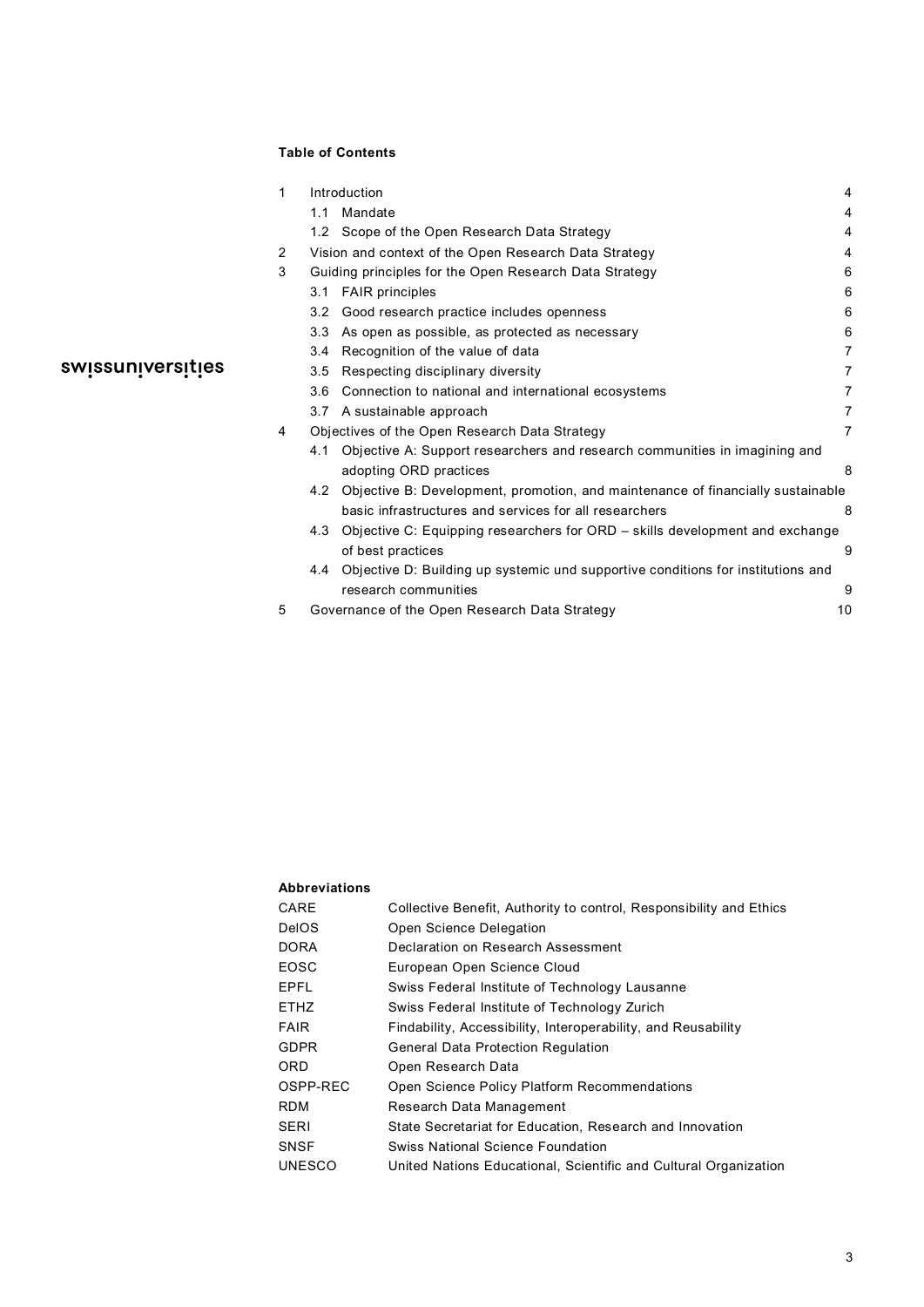# **swissuniversities**

Effingerstrasse 15, P.O. Box CH-3001 Bern www.swissuniversities.ch

## <span id="page-3-0"></span>**1 Introduction**

#### <span id="page-3-1"></span>**1.1 Mandate**

The Swiss National Open Research Data (ORD) Strategy was initiated on the basis of the ORD Agreement between the State Secretariat for Education, Research and Innovation (SERI), swissuniversities, the Swiss National Science Foundation (SNSF), the Swiss Federal Institute of Technology Zurich (ETHZ) and the Swiss Federal Institute of Technology Lausanne (EPFL). The new ORD Strategy complements the existing Swiss National Strat-egy on Open Access and is to be detailed in the ORD Action Plan.<sup>[1](#page-3-4)</sup> In the ORD Agreement, swissuniversities and the newly established Open Science Delegation (DelOS) are assigned overall responsibility for drafting the ORD Strategy and Action Plan, for ensuring compliance with the existing Open Access Strategy and Action Plan, and for including all relevant stakeholders in the process. DelOS has established a project group to draw up the ORD Strategy and Action Plan as well as an accompanying analysis report. The purpose of the ORD Strategy is to define overarching objectives and principles for the Swiss ORD landscape. These objectives are to be supplemented by clear terms and conditions regarding organisation, governance, and financing. The ORD Action Plan corresponds to an implementation plan.

#### <span id="page-3-2"></span>**1.2 Scope of the Open Research Data Strategy**

The Swiss National ORD Strategy provides a framework for the development of practices built around sharing research data in Switzerland, and for governing the services and infrastructures that support researchers and enable ORD practices. The Strategy addresses research data from publicly funded research in Switzerland, with research data being understood in a broad sense. The Strategy is concerned with data in the form of digital objects that are required for the reuse of data and reproduction of research results. It also encourages researchers and research communities to adopt ORD practices and aims to foster the use of and facilitate the development of these practices. The default mode of sharing data in the Strategy is openness; exemptions due to overriding legal, ethical, commercial, and security reasons are possible (c.f. 3.3).

#### <span id="page-3-3"></span>**2 Vision and context of the Open Research Data Strategy**

By facilitating access to and reuse of research data, ORD promotes better, more effective, and more impactful research for the benefit of society as a whole. Through the principles of open access and reusability of research data, ORD practices support transparent and reproducible research findings. Moreover, ORD fosters collaboration by promoting exchange among researchers across disciplines, legal systems and national borders, thus enabling creativity and innovation to thrive.

<span id="page-3-4"></span><sup>1</sup> ORD Agreement between SERI, swissuniversities, ETH Council, ETH Zurich, EPFL and SNSF for the elaboration of the Swiss National ORD Strategy and of the corresponding Action Plan, January 2020. [https://www.swissuniversi](https://www.swissuniversities.ch/fileadmin/swissuniversities/Dokumente/Hochschulpolitik/ORD/Vereinbarung_Open_Research_Data-sign.pdf)[ties.ch/fileadmin/swissuniversities/Dokumente/Hochschulpolitik/ORD/Vereinbarung\\_Open\\_Research\\_Data-sign.pdf](https://www.swissuniversities.ch/fileadmin/swissuniversities/Dokumente/Hochschulpolitik/ORD/Vereinbarung_Open_Research_Data-sign.pdf)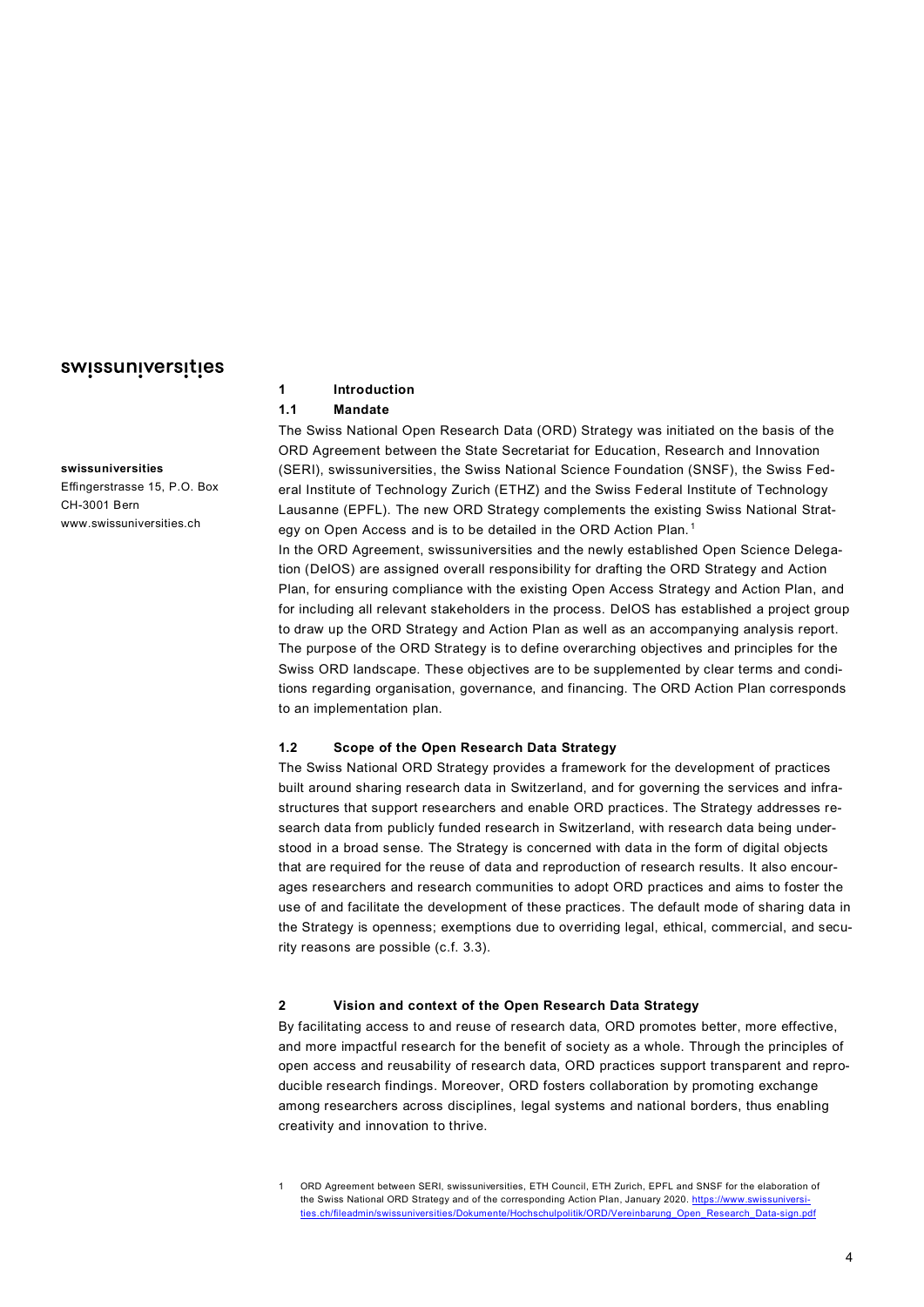The Swiss scientific community is committed to adopting international best practices regarding ORD, especially the FAIR principles of Findability, Accessibility, Interoperability, and Reusability. The key stakeholders at Swiss higher education, research and innovation institutions acknowledge the resulting costs that may arise after a research project has been concluded – in particular the long-term maintenance, curation, and community support costs – and they are committed to supporting researchers in developing the necessary skills, services, and infrastructures.

# swissuniversities

The Swiss National ORD Strategy is situated in the context of international open science initiatives. Open science represents a paradigm shift in current academic systems and practices: it seeks to promote high-quality research through the principle of openness, and to strengthen the impact of scholarship by improving the management and use of information generated through research. Although the open science movement is diverse, it operates on the shared assumption of openness, which, in its broadest interpretation, includes access to, dissemination of, and reuse of publications, data, materials, and methods.<sup>[2](#page-4-0)</sup>

The Swiss National ORD Strategy is therefore in line with other national policies and international recommendations and initiatives related to open science that aim to include research communities into various policy contexts. These policies include:

- The Declaration on Research Assessment (DORA)<sup>[3](#page-4-1)</sup>
- The Leiden Manifesto $4$
- The European Code of Conduct for Research Integrity<sup>[5](#page-4-3)</sup>
- The Amsterdam Call for Action on Open Science<sup>[6](#page-4-4)</sup>
- European Open Science Cloud (EOSC) [7](#page-4-5)
- FAIR principles<sup>[8](#page-4-6)</sup>
- Open Science Policy Platform Recommendations (OSPP-REC) [9](#page-4-7)
- Plan S Initiative<sup>[10](#page-4-8)</sup>
- The upcoming United Nations Educational, Scientific and Cultural Organization (UNESCO) Recommendations on Open Science<sup>[11](#page-4-9)</sup>
- Collective Benefit, Authority to control, Responsibility and Ethics (CARE) Principles for Indigenous Data Governance<sup>[12](#page-4-10)</sup>

- <span id="page-4-2"></span><span id="page-4-1"></span>3 More information on the DORA:<https://sfdora.org/>
- 4 Hicks, D., Wouters, P., Waltman, L., de Rijke, S. & Rafols, I. (2015). Bibliometrics: The Leiden Manifesto for research metrics. *Nature*, *520*, 429-431[. https://doi.org/10.1038/520429a](https://doi.org/10.1038/520429a)
- <span id="page-4-4"></span><span id="page-4-3"></span>5 All European Academies. (2017). *The European Code of Conduct for Research Integrity*[. https://www.allea.org/wp](https://www.allea.org/wp-content/uploads/2017/05/ALLEA-European-Code-of-Conduct-for-Research-Integrity-2017.pdf)[content/uploads/2017/05/ALLEA-European-Code-of-Conduct-for-Research-Integrity-2017.pdf](https://www.allea.org/wp-content/uploads/2017/05/ALLEA-European-Code-of-Conduct-for-Research-Integrity-2017.pdf)
- 6 Government of the Netherlands, Ministry of Education, Culture and Science. (2016). *Amsterdam Call for Action on Open Science*[. https://www.government.nl/documents/reports/2016/04/04/amsterdam-call-for-action-on-open-sci](https://www.government.nl/documents/reports/2016/04/04/amsterdam-call-for-action-on-open-science)[ence](https://www.government.nl/documents/reports/2016/04/04/amsterdam-call-for-action-on-open-science)
- <span id="page-4-6"></span><span id="page-4-5"></span>More information on the EOSC[: https://www.eoscsecretariat.eu/node](https://www.eoscsecretariat.eu/node)
- More information on the FAIR principles[: https://www.go-fair.org/fair-principles/](https://www.go-fair.org/fair-principles/)
- <span id="page-4-7"></span>9 European Commission. Directorate-General for Research and Innovation. (2018). *Open Science Policy Platform Recommendations*[. https://op.europa.eu/en/publication-detail/-/publication/5b05b687-907e-11e8-8bc1-](https://op.europa.eu/en/publication-detail/-/publication/5b05b687-907e-11e8-8bc1-01aa75ed71a1) [01aa75ed71a1](https://op.europa.eu/en/publication-detail/-/publication/5b05b687-907e-11e8-8bc1-01aa75ed71a1)
- 10 More information on the Plan S Initiative:<https://www.coalition-s.org/>
- <span id="page-4-10"></span><span id="page-4-9"></span><span id="page-4-8"></span>11 More information on the UNESCO Recommendations on Open Science[: https://en.unesco.org/science-sustainable](https://en.unesco.org/science-sustainable-future/open-science/recommendation)[future/open-science/recommendation](https://en.unesco.org/science-sustainable-future/open-science/recommendation)
- 12 More information on the CARE principles[: https://www.gida-global.org/care](https://www.gida-global.org/care)

<span id="page-4-0"></span><sup>2</sup> Levin, N,., Leonelli, S,., Weckowska, D,., Castle, D,. & Dupré John, J. (2016)). How Do Scientists Define Openness? Exploring the Relationship between Open Science Policies and Research Practice. In: *Bulletin of Science, Technology & Society, 36* (2), 128-141[. https://doi.org/10.1177/0270467616668760](https://doi.org/10.1177/0270467616668760)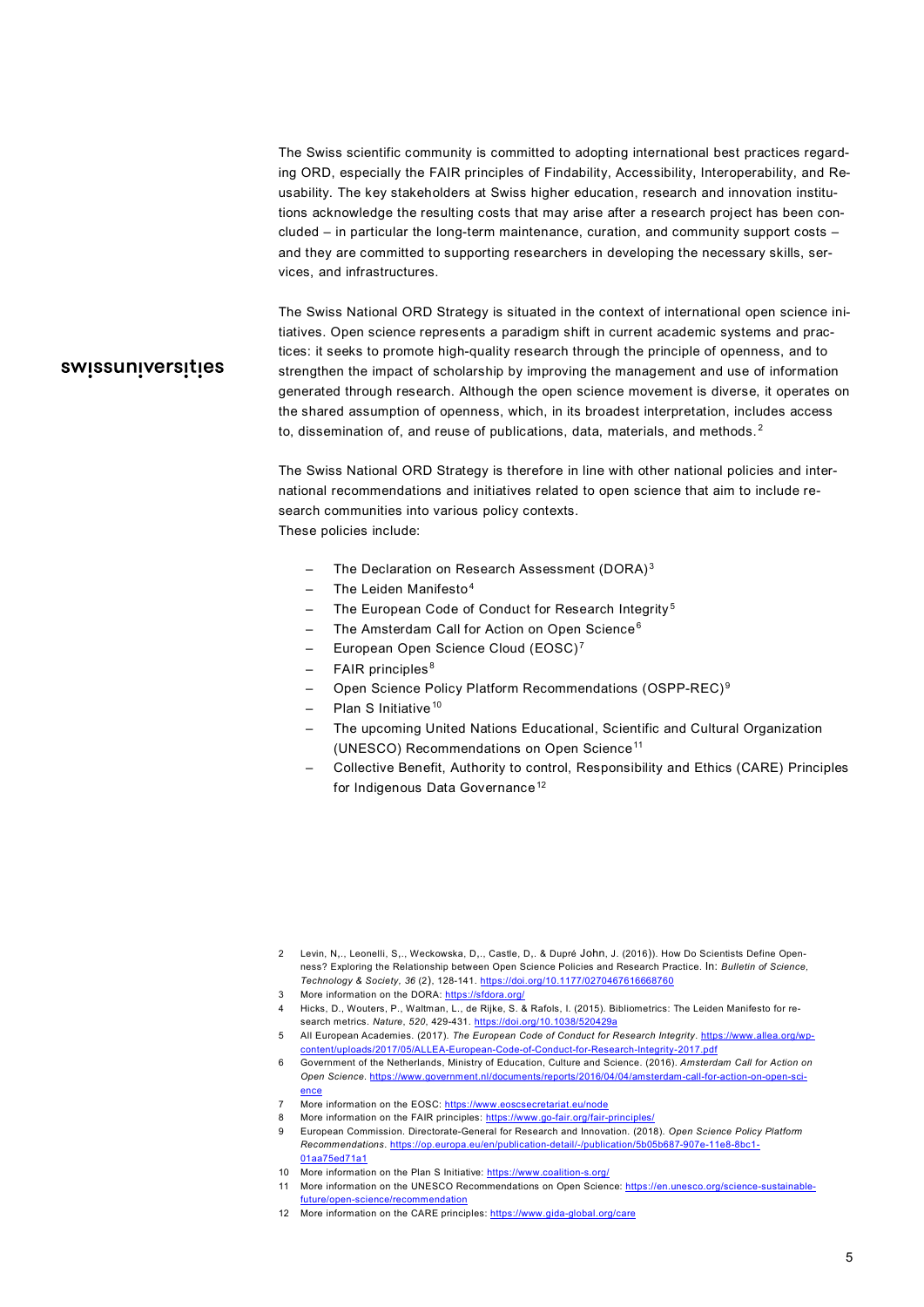#### <span id="page-5-0"></span>**3 Guiding principles for the Open Research Data Strategy**

#### <span id="page-5-1"></span>**3.1 FAIR principles**

The FAIR principles<sup>[13](#page-5-4)</sup> serve as guidelines to improve findability, accessibility, interoperability, and reuse of digital assets. Findability is the first step in enabling the reuse of data and is why data and metadata should be easy to discover. Once data are located, it is important to know how they can be accessed. Because data usually need to be integrated with other data, data and the infrastructures used to store them must be interoperable. Lastly, all these steps are necessary to enhance and promote reuse of data. The FAIR principles are a way to ensure good data management and to optimise the use of data, including data sharing. The FAIR principles support the long-term maintenance of valuable digital assets, allowing them to be found and reused for downstream investigations. On the path to achieving this goal, it may become necessary to consider and adopt further principles.

# swissuniversities

#### <span id="page-5-2"></span>**3.2 Good research practice includes openness**

When implementing ORD, it is essential to observe best practices such as research protocols, guidelines, and replication protocols. By default, research data should always be published with the appropriate metadata, in accordance with general and discipline-specific ORD standards. To ensure this is the case, the necessary standards, tools, and services are made available to researchers during the entire data life cycle (planning, acquisition, annotation, processing, sharing, and preservation). Tools and services rely, wherever possible, on open and non-proprietary formats and protocols.

Openness is both a prerequisite and a means of supporting high-quality research, as it promotes transparency, enhances effectiveness of the research process, and allows for better reproducibility [14](#page-5-5) of results. Reproducibility implies that different research groups are able to produce the same results using the same methodology and data or – given the difference in disciplines – it means that the traceability and intersubjective comprehensibility of research results is ensured. Adherence to FAIR principles is a key step towards improving overall reproducibility of research. In addition, it is important that the actions necessary to ensure good research practices are taken before, during, and after research is conducted.

#### <span id="page-5-3"></span>**3.3 As open as possible, as protected as necessary**

ORD principles stipulate that research results must be accessible. Therefore, and in line with international declarations such as the 2020 Sorbonne Declaration, [15](#page-5-6) the creators or rights holders of research findings must grant users the right of access, including the right to copy, use, distribute, transmit, and present findings with the aim of conducting and distributing follow-up research. The authorship and ownership rights of the data creators must be respected, and, in keeping with good scientific practice, are to be cited accordingly. This also applies to the citation practices of publications.

Data creators have the right to reasonable first use and processing of their data within the scope of ongoing research projects and related publications, under consideration of the various time frames in different disciplines. Valid access restrictions according to good disciplinary practices regarding data may apply, but are limited to justified legal and/or ethical constraints or security reasons and must not be extended to metadata. No negative consequences will be imposed on researchers who do not share data for justified reasons. Switzerland is a leader in innovation, and because collaborative research with the private sector is greatly valued by higher education institutions in Switzerland, it is important that the national ORD Strategy enables companies to collaborate with research institutions.

<sup>13</sup> Wilkinson, M., Dumontier, M., Aalbersberg, I. et al. (2016). The FAIR Guiding Principles for scientific data management and stewardship. *Sci Data* 3, 160018[. https://doi.org/10.1038/sdata.2016.18](https://doi.org/10.1038/sdata.2016.18)

<span id="page-5-6"></span><span id="page-5-5"></span><span id="page-5-4"></span><sup>14</sup> Trustworthiness and reliability of research results are crucial in all fields of academia; the Swiss National ORD Strategy understands the concept of 'reproducibility' as comparable to 'intersubjective comprehensibility'.

<sup>15</sup> Sorbonne Declaration on research data rights. Association of American Universities, African Research Universities Alliance, Coordination of French Research-Intensive Universities, German U15, League of European Research Universities, Research University 11, Russell Group, The Group of Eight & U15 Group of Canadian Research Universities. January 27, 2020. https://www.leru.org/files/Sorbo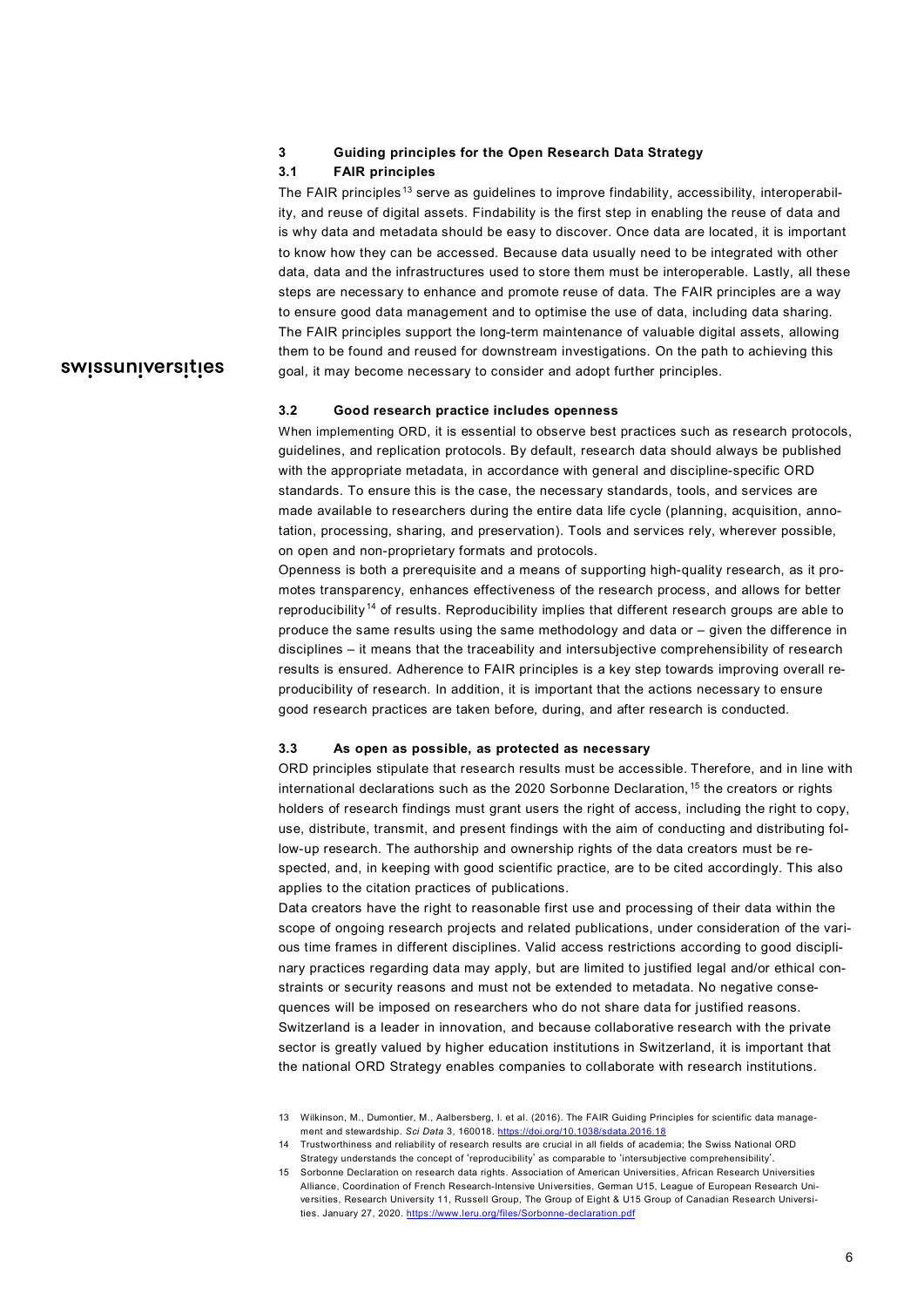There is therefore a need to develop guidelines on whether, when, and how commercially sensitive data are to be made openly accessible.

#### <span id="page-6-0"></span>**3.4 Recognition of the value of data**

The value of data is manifested in different dimensions: the acquisition or production process, the data as a product or an asset, the access and use of the data, and the long-term maintenance and curation of the data. While these dimensions bring different challenges, they are all considered as relevant aspects of the research process and are to be valorised as such. It is also important that the action of providing data to the research community be recognised properly, notably in the academic record of the data producer.

## swissuniversities

#### <span id="page-6-1"></span>**3.5 Respecting disciplinary diversity**

Research is conducted in heterogeneous environments that have their own cultures and contexts. The research objects and research materials considered to be data differ from discipline to discipline, and not all disciplines work with digital objects. Moreover, academic fields and research communities have diverse conventions, standards of methodology, and values as well as distinct approaches to conducting research, generating data, and evaluating research; in addition, researchers in some disciplines tend to work individually and others collaboratively. This means the digitisation of research practices differs accordingly, and many disciplines may currently not have established standards or infrastructures for data management.

It is therefore essential that researchers have the freedom to implement procedures related to ORD as is appropriate for the relevant academic community; there must be no 'one size fits all' approach. It is also important to encourage discipline-specific measures and methods, as they support the creation of practices, standards, and infrastructures within communities. Although discipline-specific demands and solutions must be respected, a balance must nevertheless be found to allow for cross-disciplinary reuse. Thus, standards are ideally based on internationally shared best practices across disciplines.

#### <span id="page-6-2"></span>**3.6 Connection to national and international ecosystems**

The interoperability of existing and emerging infrastructures and organisations, such as the European Open Science Cloud (EOSC), and compliance with relevant legal frameworks at the national and international level must be ensured and the need for the adequate volume and type of investment recognised. Existing and planned data infrastructures of national interest to support FAIR principles and metadata search tools are to be developed to allow federation across national and international repositories as well as across generic and domain-specific repositories.

#### <span id="page-6-3"></span>**3.7 A sustainable approach**

The development of ORD and all components of the information systems introduced to realise them must take into account their ecological, societal, and economic impact, as set out in the 2030 Agenda for Sustainable Development<sup>[16](#page-6-5)</sup> adopted by all United Nations Member States in 2015.

#### <span id="page-6-4"></span>**4 Objectives of the Open Research Data Strategy**

The ORD Strategy defines four objectives**,** each of which must be approached and managed differently. The level of maturity in ORD practices varies greatly between research communities. [17](#page-6-6) Communities with different levels of maturity therefore have individual needs in terms

<span id="page-6-5"></span><sup>16</sup> United Nations General Assembly. 2015. *Resolution adopted by the General Assembly on 25 September 2015 -- Transforming our world: the 2030 Agenda for Sustainable Development*. A/RES/70/1[. https://digitalli](https://digitallibrary.un.org/record/3923923?ln=en)[brary.un.org/record/3923923?ln=en](https://digitallibrary.un.org/record/3923923?ln=en)

<span id="page-6-6"></span><sup>17</sup> For example, some fields seek to extract petabytes of highly structured data per year, while others aim to consolidate smaller, yet highly heterogeneous datasets.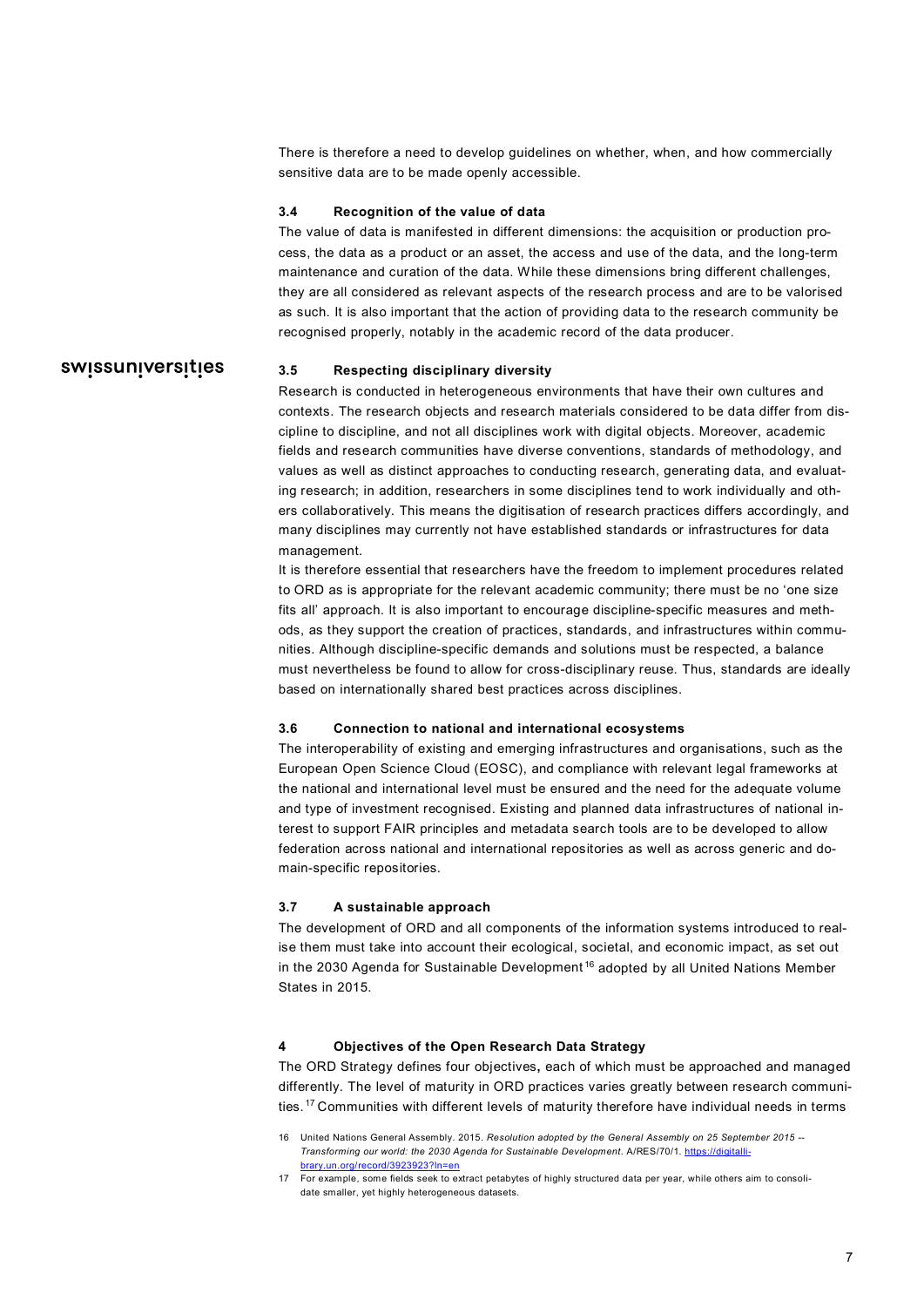of support and are to be evaluated according to discrete criteria. The following objectives of the Strategy take these aspects into account.<sup>[18](#page-7-2)</sup>

The first two objectives concern the development, establishment, and consolidation of ORD practices, infrastructures, and services. The third objective is to raise awareness for FAIR and ORD in the scientific community and to promote Research Data Management (RDM) education and ORD training. The fourth objective addresses incentives and rewards for researchers as well as the legal and ethical aspects arising from ORD and the international alignment.

#### <span id="page-7-0"></span>**4.1 Objective A: Support researchers and research communities in imagining and adopting ORD practices**

# swissuniversities

The first objective of the ORD Strategy is to provide direct support to researchers and communities of researchers in implementing ORD, thus recognising the essential role of individual researchers who explore ORD practices. In their work, researchers develop projects to strengthen ORD practices both in terms of quality (e.g. transparency, reproducibility of results) and impact (e.g. research methods, reuse of data). The ORD Strategy understands community-driven projects as being transformative ideas, concepts, services, or infrastructures on the basis of which researchers construe and organize their work, thus changing how research is conducted. Projects promoting an ORD orientation in, for instance, a disciplinary field, require financial support to guarantee that the Swiss research community retains its status as a global leader.

Objective A relies on project-designated financial support to develop and adopt ORD practices, but not to provide long-term or permanent financing. Alternative funding models must be sought for projects that run permanently or over longer periods of time. With this in mind, the Strategy allows for a series of different pathways to secure long-term funding. [19](#page-7-3) Access to these pathways is dependent on demonstrable and continued added value to users. The provision of a long-term financing pathway specifically for services of national importance is a key element of objective B.

## <span id="page-7-1"></span>**4.2 Objective B: Development, promotion, and maintenance of financially sustainable basic infrastructures and services for all researchers**

The first aspect of Objective B is to ensure a comprehensive and effective range of basic infrastructures and services that are made available to all researchers in Switzerland and that enable them to carry out their research efficiently. In addition, these infrastructures and services must be designed to support the work of researchers in the individual phases of the data life cycle and to ensure interoperability: it is therefore important that research organisations provide access to the necessary infrastructure and services and that they offer guidance to individual researchers and communities on best practices for data management, sharing, and storage for a particular discipline.

Long-term funding and management of basic infrastructure is crucial in this context. The Strategy does not prescribe a single policy, and a set of funding requirements for all researchers and all disciplines is neither feasible nor desirable. Nevertheless, to make the best use of the financial resources allocated, funding gaps and unnecessary duplication must be avoided by consolidating existing infrastructures and minimising duplicate infrastructures as well as services of similar scope at the national level. Because infrastructures ensure interoperability through open standards and protocols, it is important to maintain and support well-established infrastructures in the research community in order to encourage

<span id="page-7-2"></span><sup>18</sup> The four objectives of the Swiss National ORD Strategy translate into four objectives in the Action Plan.

<span id="page-7-3"></span><sup>19</sup> The Action Plan describes different pathways to financial sustainability. One pathway seeks financing via users who can use research funding (second- and third-party funds) for this purpose (e.g. voucher funding). Other pathways build on, for instance, a higher education institution taking on responsibility for long-term funding. A solution via long-term public funding for ORD projects (e.g. similar to publicly funded archives or libraries) must ensure the same goal of contributing to Switzerland's place at the forefront of research. Another pathway leads via non-profit or commercial non-profit ventures that assume responsibility for the development and maintenance of ORD-projects.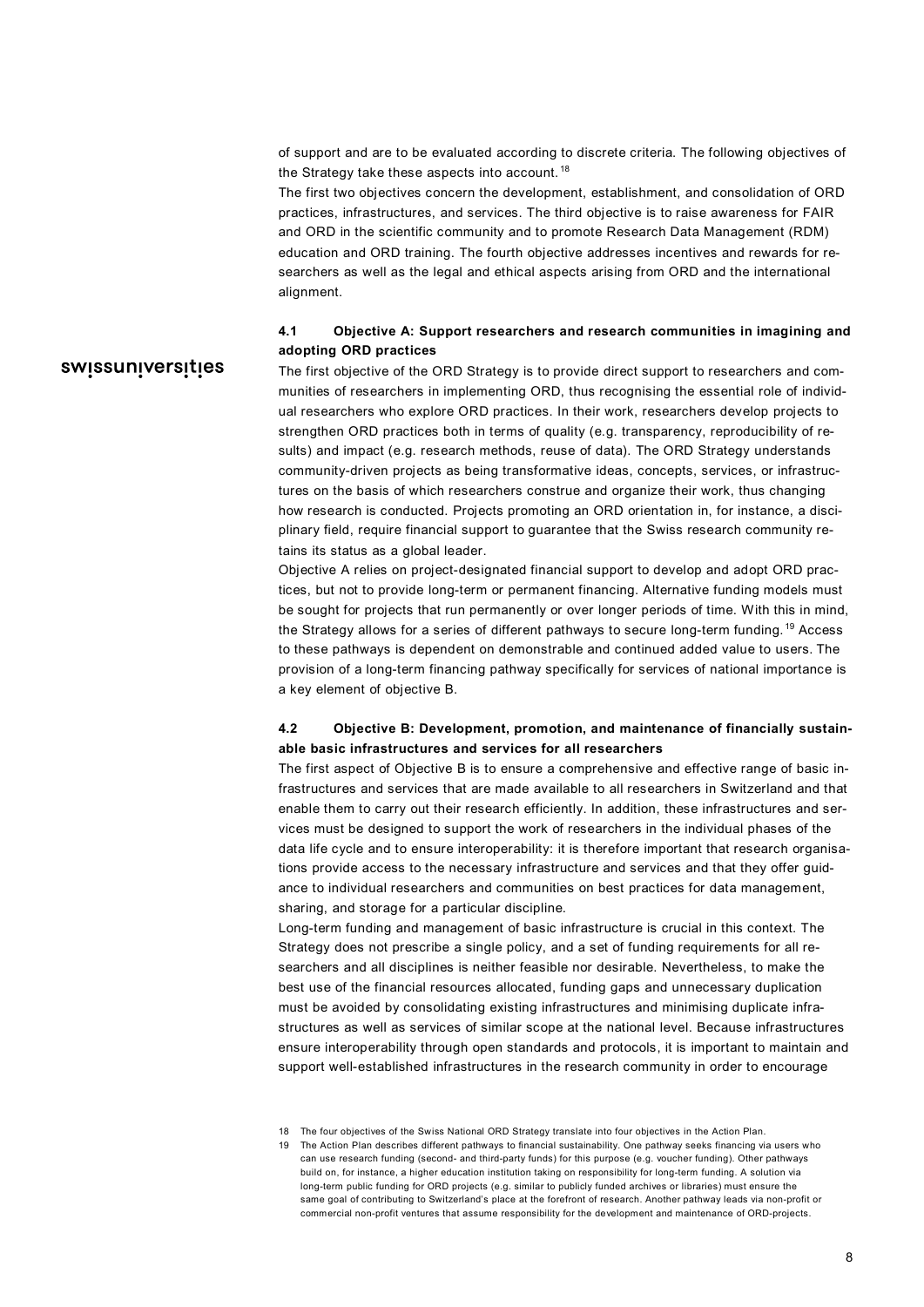long-term viability as well as close integration with the national ecosystem via open standards.

In rare cases, a community-driven project will require additional funds to maintain a unique infrastructure or service; in such cases, an evolution from this unique infrastructure into a basic infrastructure is only possible for projects of high strategic importance. In addition, pure data repositories are to be gradually replaced by, or integrated with, infrastructures that provide standard interfaces between storage and active research infrastructures. It must be ensured that all service providers, including those offering unique services, are regularly evaluated and that they continue to actively align themselves with the needs of researchers. Furthermore, they must be embedded internationally and take into account the needs of the different disciplines they serve.

# swissuniversities

The second aspect of objective B is to define, establish, and promote the role of data stewards at Swiss higher education and research institutions and to determine effective models to anchor these stewards. Data stewardship encompasses the management and monitoring of an organisation's data assets in order to provide users with access to high-quality data. As such, it represents the link between researchers and support units in the form of IT, libraries, and infrastructure providers at different levels. Data stewardship is discipline- or even community-specific and requires a certain skillset on the part of researchers and supporting professions, which is why RDM training is essential.

## <span id="page-8-0"></span>**4.3 Objective C: Equipping researchers for ORD – skills development and exchange of best practices**

In order to establish ORD in research practices, researchers must master the necessary skills. While researchers develop their own ORD practices and capacities, it is important that higher education institutions and research organisations support them by providing relevant services and training opportunities that cover a wide range of skills (e.g. technical skills on data management, RDM skills, and knowledge of legal requirements and principles of research integrity) and that address a broad audience (e.g. students, instructors, research leaders, administrators) while also accounting for discipline-specific requirements. RDM skills form an integral part of scientific practice, as they bridge disciplinary practices and are linked to international principles and standards. In the interest of establishing and passing on best practices, it is crucial to strengthen knowledge exchange among research communities through the creation of networks between institutions and between data stewards or similar positions within higher education and research institutions (cf. 4.2). Intensifying collaboration and coordination among communities, institutions, and service providers as well as developing shared and complementary services that are tailored to a community's needs are necessary actions towards supporting skills development and knowledge exchange.

#### <span id="page-8-1"></span>**4.4 Objective D: Building up systemic und supportive conditions for institutions and research communities**

Objective D addresses three major issues: incentives to promote ORD at higher education institutions and in research communities, legal and ethical aspects of ORD, and alignment with international standards and policies.

First, to implement ORD, the ways in which researchers are rewarded for adopting and adhering to ORD practices must be changed, a goal that requires a multipronged approach. Because ORD skills are of academic value, adequate development of data literacy in curricula at all levels of higher education is a necessary part of the process. Research assessment and career evaluation systems must be aligned with the principles of open science. Moreover, different elements of practicing ORD must be incentivised and rewarded, and criteria in evaluation and assessment procedures adapted accordingly, including criteria for hiring academic staff or for the allocation of research funding.

Second, production, access, and use of data present numerous legal, ethical, and societal challenges. Switzerland has complex legal frameworks at both the cantonal and federal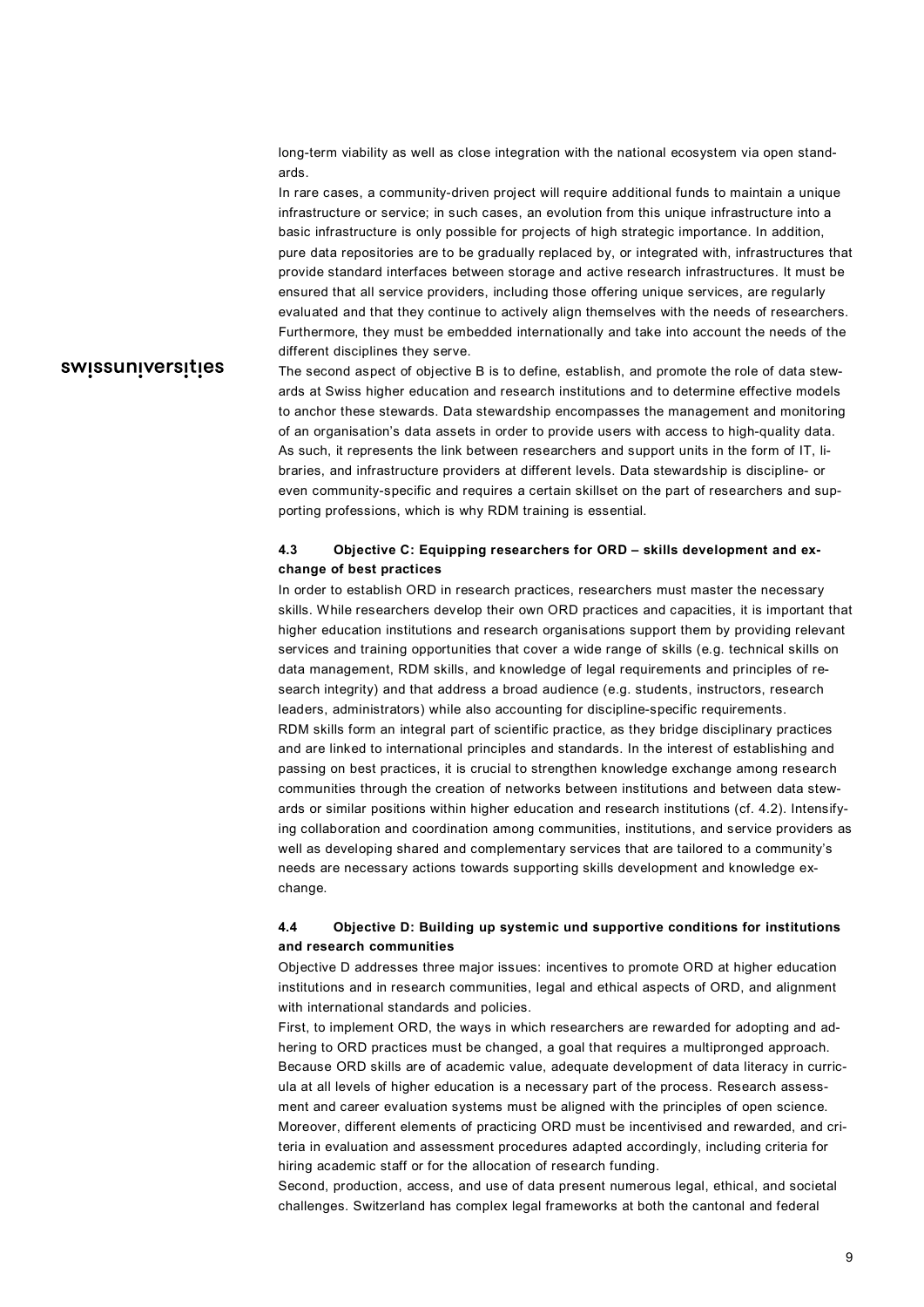level, and is subject to other regulations, such as the European General Data Protection Regulation (GDPR). These legal bases influence and regulate many of the processes involving data, from acquisition to reuse, and they delegate different levels of accountability to individual stakeholders, including citizens, companies, and organisations. Moreover, new application ordinances that apply differently for different types of data are used at various stages of research. Because the legal status of various data types and the associated constraints must be fully understood within a research community, it is important that researchers have access to support and resources enabling them to gain the necessary expertise. Third, policies and measures to implement ORD practices at the national level must be aligned with international standards and actions that are relevant to the Swiss research community. The Swiss National ORD Strategy facilitates and coordinates the alignment of all Swiss ORD initiatives – for instance, those from the ETH domain, the SNSF, and other institutions – and also endeavours to be in alignment with international actions. The Swiss community is encouraged to contribute to international initiatives and to take a leading position in the development and implementation of innovative technical solutions for putting FAIR principles into action. The inter-connectedness of the Swiss research landscape and its representation in European and global initiatives are essential factors in ensuring that Swiss higher education and research institutions retain their leadership position. ORD policies at the national level must not create barriers to international collaboration. Instead, it is important that communities are supported in building new, useful resources for the international research community, particularly in areas that have been identified as strengths. In order to safeguard these interests and empower communities to contribute to and participate in international activities, such initiatives are to be regularly monitored and their value for the Swiss landscape assessed. Furthermore, existing gaps are to be identified and adequate measures adopted to fill these gaps.

#### <span id="page-9-0"></span>**5 Governance of the Open Research Data Strategy**

It is crucial that the future ORD landscape be set up and developed according to the needs of researchers and in adherence with the political framework conditions. Efficient and effective governance is therefore required to ensure that good decisions are made at the right time and at the right level. As such, it is essential that all actors involved in and affected by the Swiss National ORD Strategy be included in the right place in each constellation. Among these actors are researchers, the SNSF, the Swiss Academies of Arts and Sciences, higher education and research institutions and swissuniversities, and the SERI.

To form an effective governance system, it is important to differentiate between an overarching strategic level and operational levels, which must nonetheless also be strategy ori-ented.<sup>[20](#page-9-1)</sup> An ORD Strategy Council bears responsibility for overall strategic management. The ORD Strategy Council is charged with developing a common vision for the future ORD landscape in Switzerland and for ensuring both coherence and interoperability of all infrastructures and services while also underpinning the interfaces with other research areas. The ORD Strategy Council also assumes responsibility for initiating and promoting the development and communication of positions and policies across Switzerland in international debates, while guaranteeing that the institutions remain autonomous.

The ORD Strategy Council is constituted in such a way that the key actors responsible for steering the development of the Swiss ORD landscape have balanced representation. Members of the ORD Strategy Council are senior officeholders in their respective institutions. Their status and expertise enable them to generate a common understanding of how to coordinate and act together while also permitting them to make reliable and binding statements on behalf of their institutions or to represent a robust position for a group of institutions. To assess the landscape, to negotiate and consolidate, and to prepare its decisions, the ORD Strategy Council can issue commissions to third parties.

<span id="page-9-1"></span>20 The governance system and structures of the Swiss National ORD Strategy are described in further detail in the Action Plan.